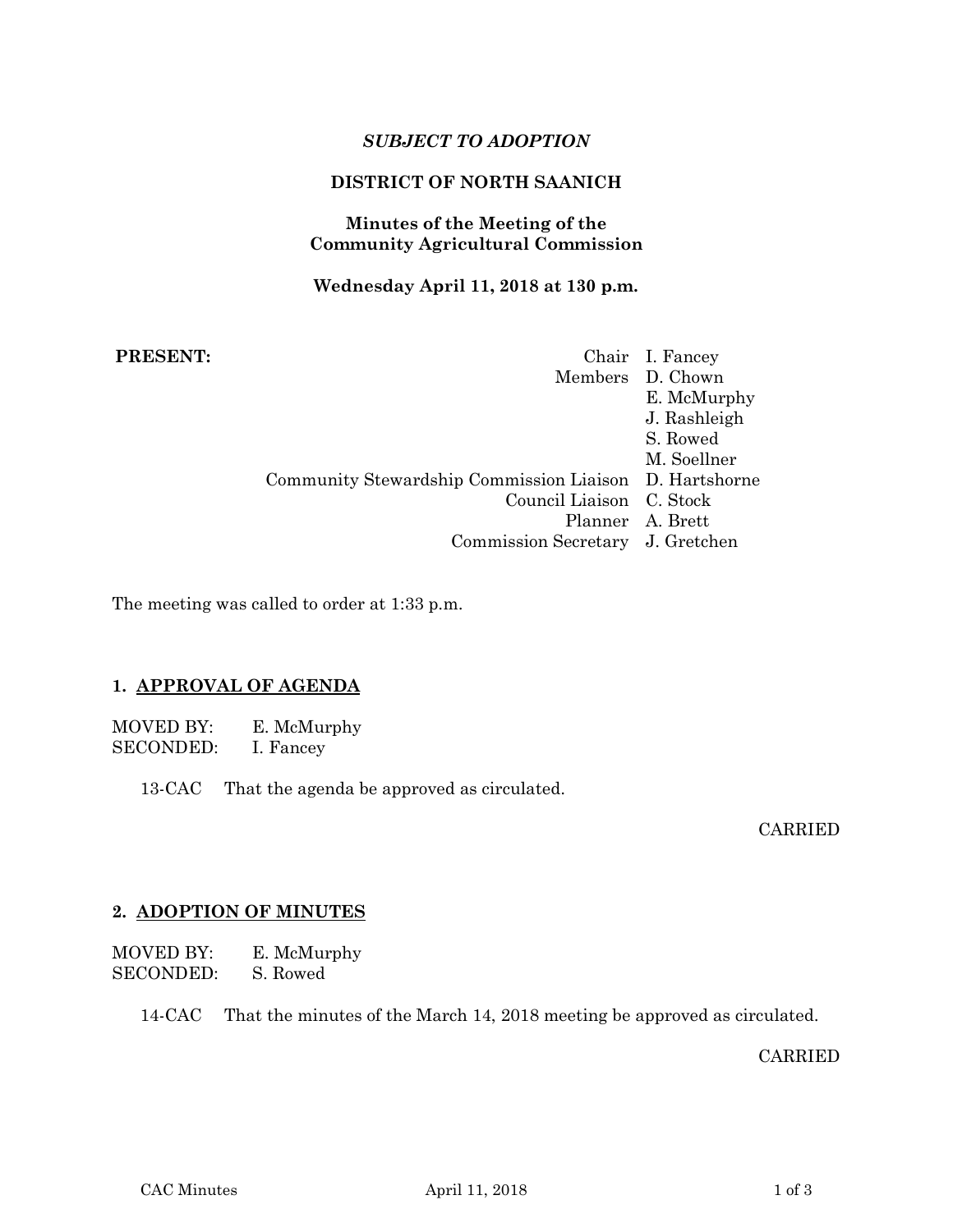#### **3. REFERRALS**

### **Discussion Paper – Stakeholder Consultation and Public Engagement, ALR and ALC Revitalization**

- MOVED BY: S. Rowed
- SECONDED: M. Soellner
	- 15-CAC The Community Agricultural Commission recommends that the ALR process be transparent in its decision making, that regulations be consistently interpreted, that regulations be consistently applied and that the ALR make reasons for their decision available to the general public online.

### CARRIED

- MOVED BY: S. Rowed
- SECONDED: D. Chown
	- 16-CAC The Community Agricultural Commission encourages the North Saanich municipality to adopt restrictions on sizing and siting of residential dwellings in the ALR with a focus on bylaws and regulations that:
		- a) support farm staff housing;
		- b) limit over development;
		- c) facilitate and support agricultural production; and
		- d) with an objective of keeping any building footprint on the land to a minimum.

### CARRIED

| MOVED BY: | S. Rowed     |
|-----------|--------------|
| SECONDED: | J. Rashleigh |

- 17-CAC The Community Agricultural Commission encourages the ALC to develop stringent remedies that reflect an ability to prevent and/or recover from any damages that arise as a result of unauthorized non-agricultural uses through:
	- a) injunctive relief;
	- b) penalties that reflect the costs associated with land remediation; and
	- c) More significant financial penalties if the damage is permanent.

Further, that the ALC be sufficiently resourced in order to ensure enforcement and recovery is a primary priority.

### CARRIED

MOVED BY: S. Rowed SECONDED: M. Soellner

> 18-CAC The Community Agricultural Commission recognize and support the educational and financial benefits of agri-tourism but these activities should